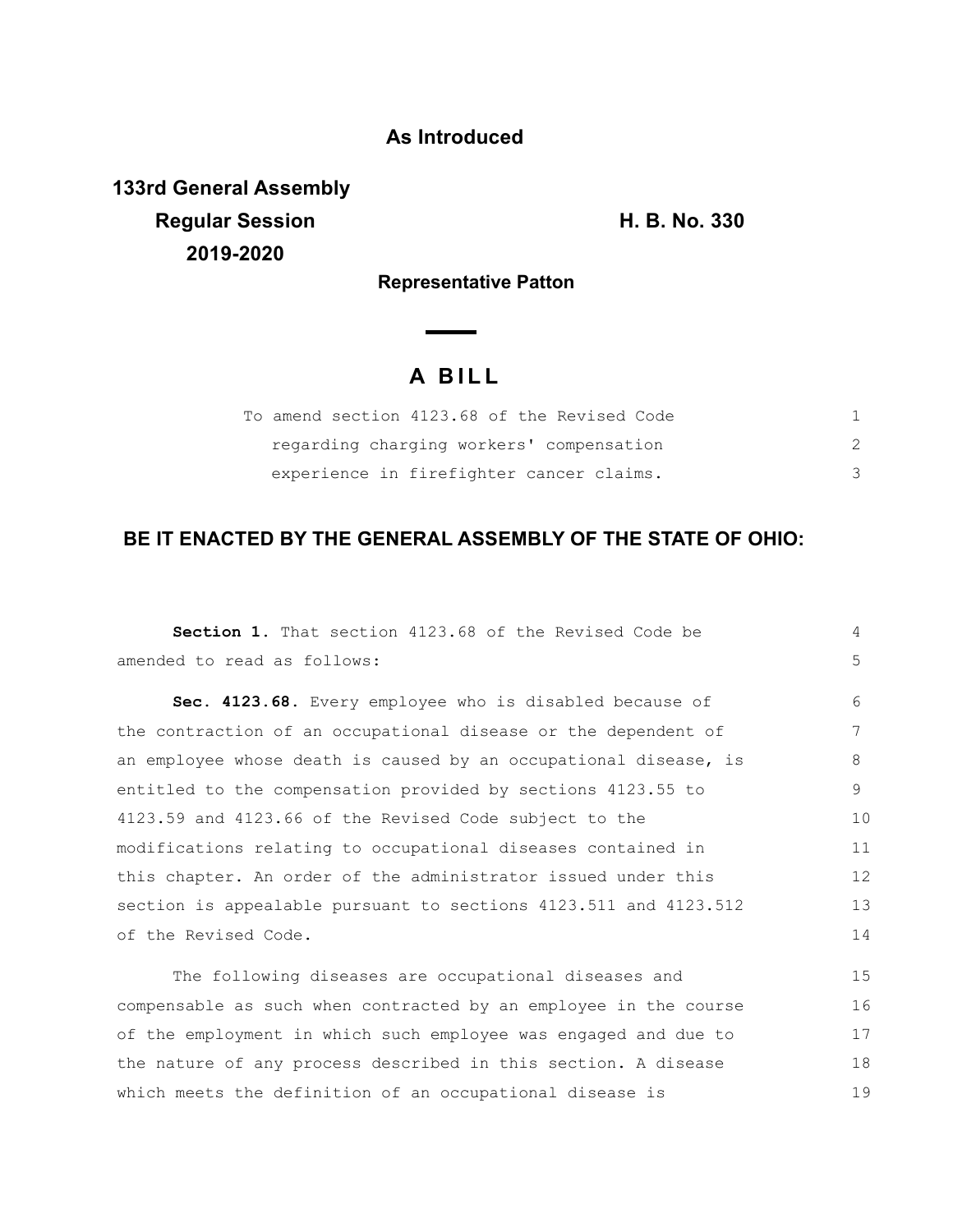| compensable pursuant to this chapter though it is not           | 20 |
|-----------------------------------------------------------------|----|
| specifically listed in this section.                            |    |
| SCHEDULE                                                        | 22 |
| Description of disease or injury and description of             | 23 |
| process:                                                        | 24 |
| (A) Anthrax: Handling of wool, hair, bristles, hides, and       | 25 |
| skins.                                                          | 26 |
| (B) Glanders: Care of any equine animal suffering from          | 27 |
| glanders; handling carcass of such animal.                      | 28 |
| (C) Lead poisoning: Any industrial process involving the        | 29 |
| use of lead or its preparations or compounds.                   | 30 |
| (D) Mercury poisoning: Any industrial process involving         | 31 |
| the use of mercury or its preparations or compounds.            | 32 |
| (E) Phosphorous poisoning: Any industrial process               | 33 |
| involving the use of phosphorous or its preparations or         |    |
| compounds.                                                      | 35 |
| (F) Arsenic poisoning: Any industrial process involving         | 36 |
| the use of arsenic or its preparations or compounds.            | 37 |
| (G) Poisoning by benzol or by nitro-derivatives and amido-      | 38 |
| derivatives of benzol (dinitro-benzol, anilin, and others): Any | 39 |
| industrial process involving the use of benzol or nitro-        | 40 |
| derivatives or amido-derivatives of benzol or its preparations  | 41 |
| or compounds.                                                   | 42 |
| (H) Poisoning by gasoline, benzine, naphtha, or other           | 43 |
| volatile petroleum products: Any industrial process involving   | 44 |
| the use of gasoline, benzine, naphtha, or other volatile        | 45 |
| petroleum products.                                             | 46 |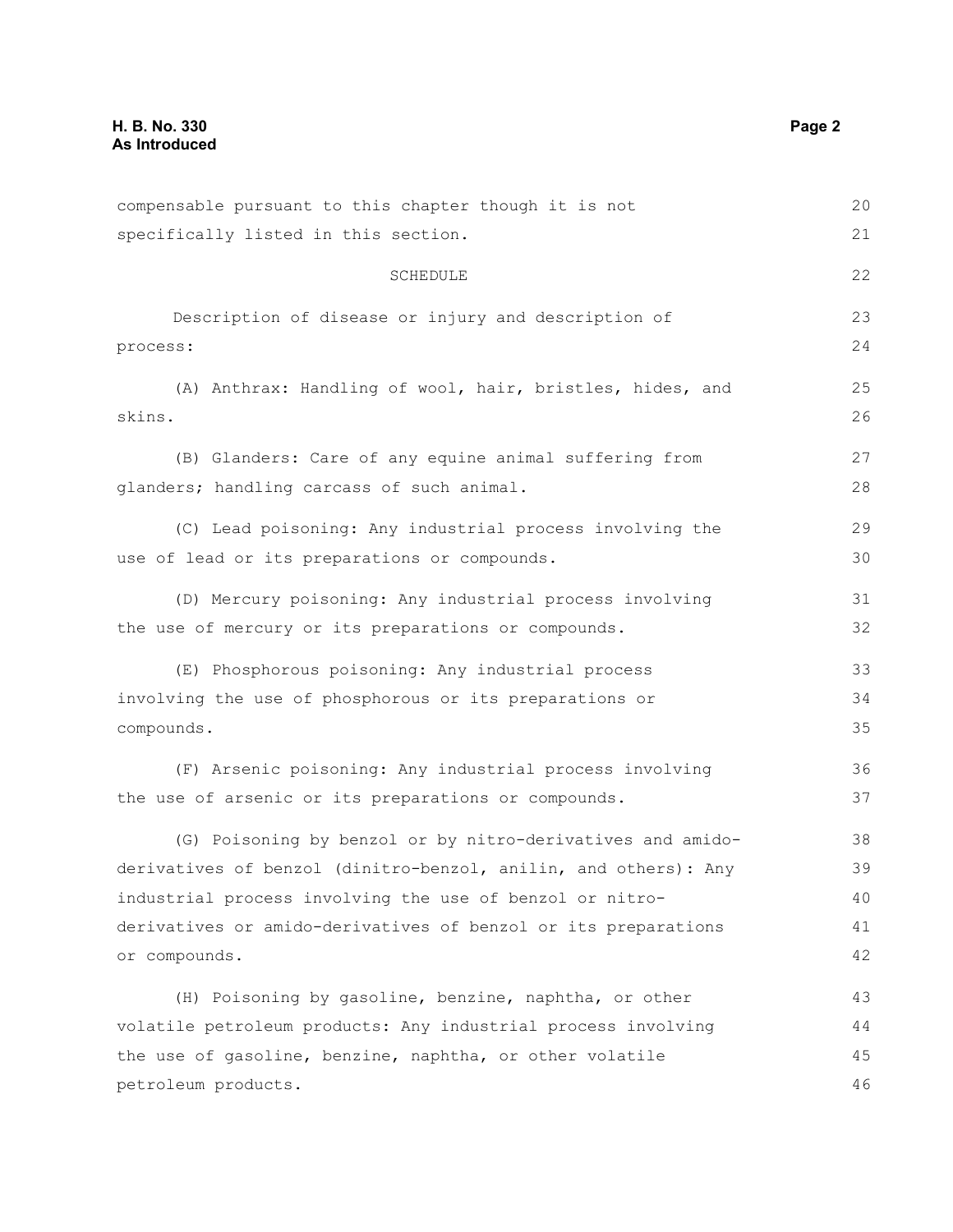(I) Poisoning by carbon bisulphide: Any industrial process involving the use of carbon bisulphide or its preparations or compounds. 47 48 49

(J) Poisoning by wood alcohol: Any industrial process involving the use of wood alcohol or its preparations. 50 51

(K) Infection or inflammation of the skin on contact surfaces due to oils, cutting compounds or lubricants, dust, liquids, fumes, gases, or vapors: Any industrial process involving the handling or use of oils, cutting compounds or lubricants, or involving contact with dust, liquids, fumes, gases, or vapors. 52 53 54 55 56 57

(L) Epithelion cancer or ulceration of the skin or of the corneal surface of the eye due to carbon, pitch, tar, or tarry compounds: Handling or industrial use of carbon, pitch, or tarry compounds.

(M) Compressed air illness: Any industrial process carried on in compressed air.

(N) Carbon dioxide poisoning: Any process involving the evolution or resulting in the escape of carbon dioxide. 64 65

(O) Brass or zinc poisoning: Any process involving the manufacture, founding, or refining of brass or the melting or smelting of zinc. 66 67 68

(P) Manganese dioxide poisoning: Any process involving the grinding or milling of manganese dioxide or the escape of manganese dioxide dust. 69 70 71

(Q) Radium poisoning: Any industrial process involving the use of radium and other radioactive substances in luminous paint. 72 73 74

62 63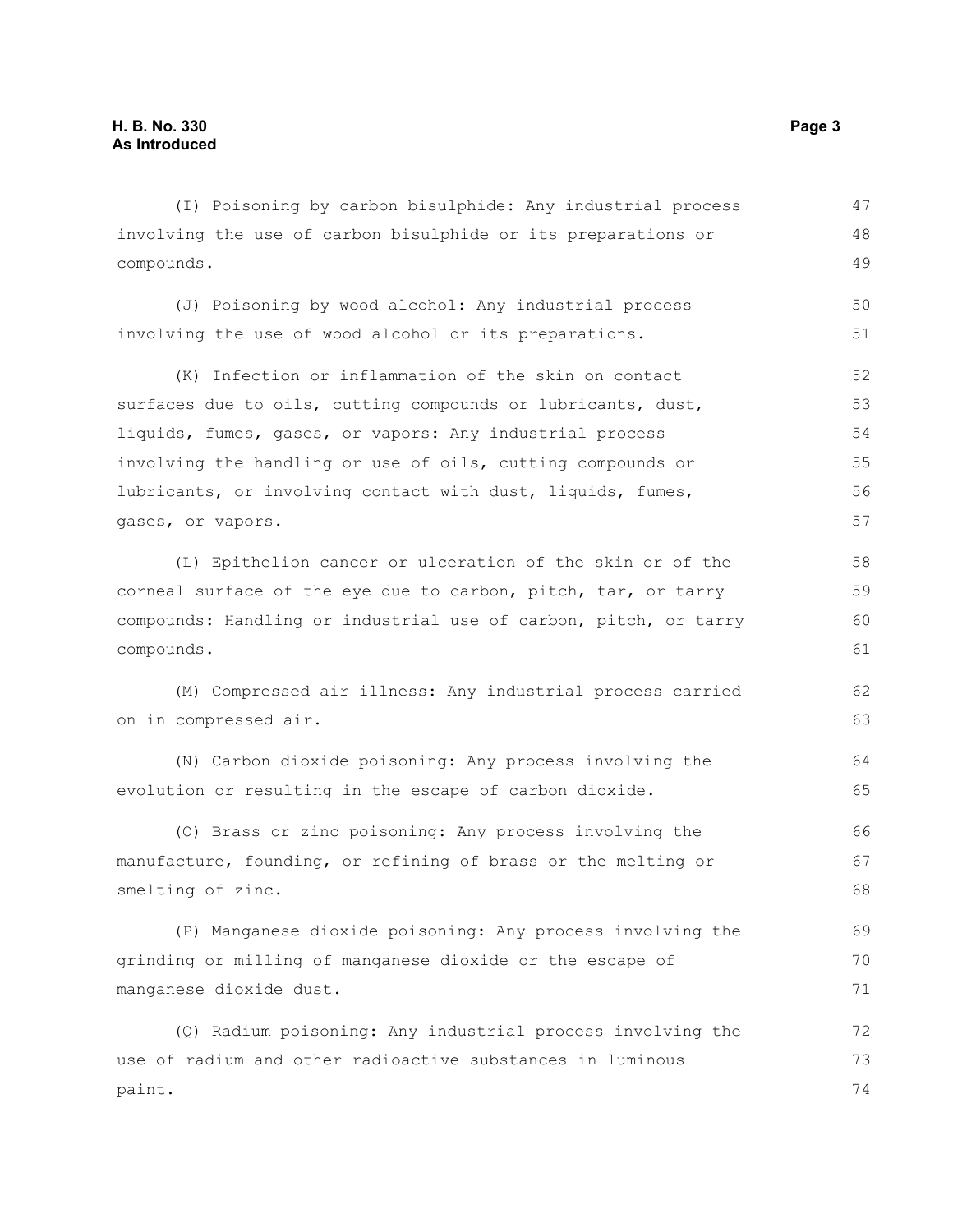## **H. B. No. 330 Page 4 As Introduced**

| (R) Tenosynovitis and prepatellar bursitis: Primary              | 75  |  |
|------------------------------------------------------------------|-----|--|
| tenosynovitis characterized by a passive effusion or crepitus    | 76  |  |
| into the tendon sheath of the flexor or extensor muscles of the  | 77  |  |
| hand, due to frequently repetitive motions or vibrations, or     | 78  |  |
| prepatellar bursitis due to continued pressure.                  | 79  |  |
| (S) Chrome ulceration of the skin or nasal passages: Any         | 80  |  |
| industrial process involving the use of or direct contact with   |     |  |
| chromic acid or bichromates of ammonium, potassium, or sodium or |     |  |
| their preparations.                                              | 83  |  |
| (T) Potassium cyanide poisoning: Any industrial process          | 84  |  |
| involving the use of or direct contact with potassium cyanide.   | 85  |  |
| (U) Sulphur dioxide poisoning: Any industrial process in         | 86  |  |
| which sulphur dioxide gas is evolved by the expansion of liquid  | 87  |  |
| sulphur dioxide.                                                 | 88  |  |
| (V) Berylliosis: Berylliosis means a disease of the lungs        | 89  |  |
| caused by breathing beryllium in the form of dust or fumes,      |     |  |
| producing characteristic changes in the lungs and demonstrated   |     |  |
| by x-ray examination, by biopsy or by autopsy.                   | 92  |  |
| This chapter does not entitle an employee or the                 | 93  |  |
| employee's dependents to compensation, medical treatment, or     | 94  |  |
| payment of funeral expenses for disability or death from         |     |  |
| berylliosis unless the employee has been subjected to injurious  | 96  |  |
| exposure to beryllium dust or fumes in the employee's employment | 97  |  |
| in this state preceding the employee's disablement and only in   | 98  |  |
| the event of such disability or death resulting within eight     | 99  |  |
| years after the last injurious exposure; provided that such      | 100 |  |
| eight-year limitation does not apply to disability or death from | 101 |  |
| exposure occurring after January 1, 1976. In the event of death  | 102 |  |
| following continuous total disability commencing within eight    | 103 |  |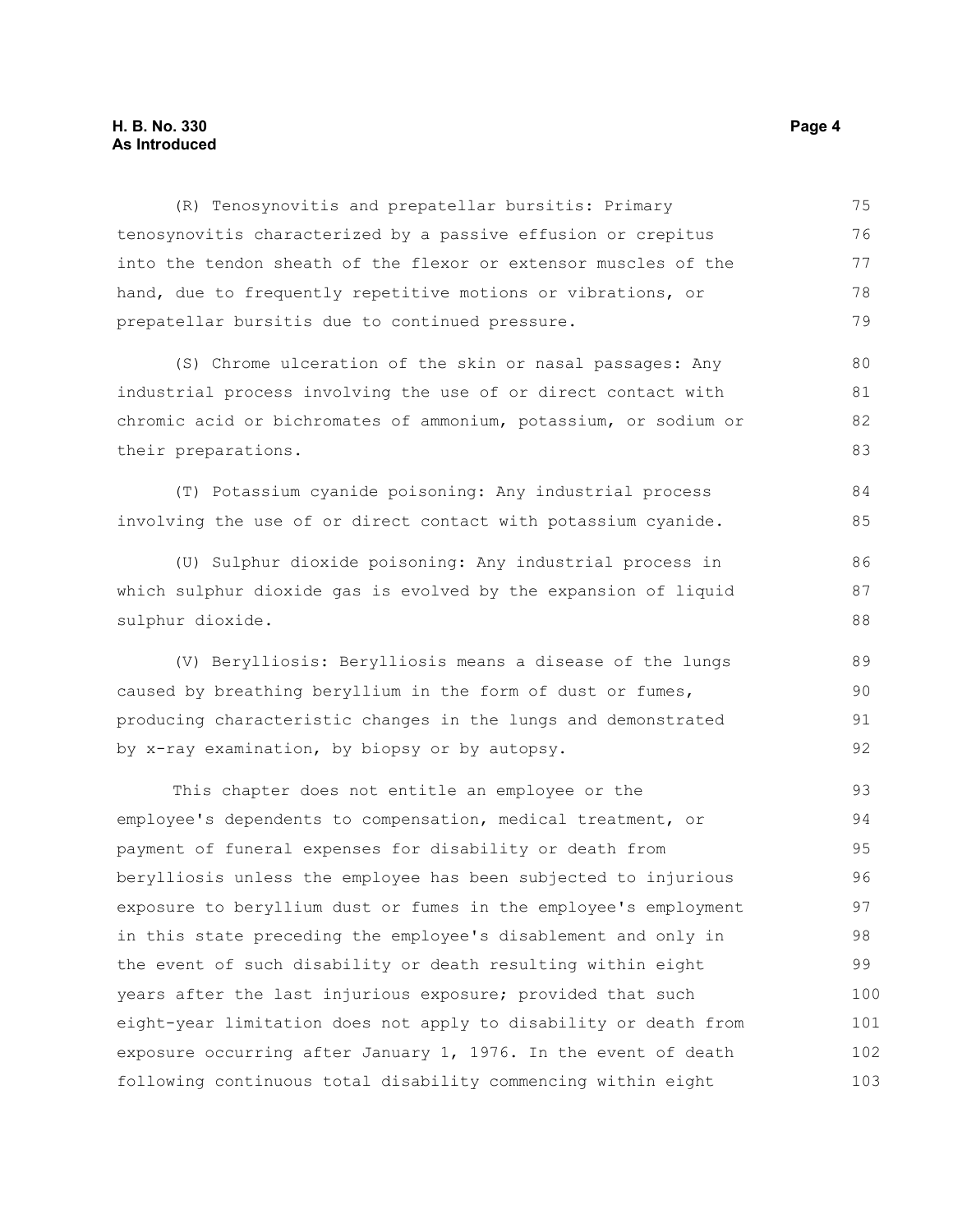years after the last injurious exposure, the requirement of death within eight years after the last injurious exposure does not apply. 104 105 106

Before awarding compensation for partial or total disability or death due to berylliosis, the administrator of workers' compensation shall refer the claim to a qualified medical specialist for examination and recommendation with regard to the diagnosis, the extent of the disability, the nature of the disability, whether permanent or temporary, the cause of death, and other medical questions connected with the claim. An employee shall submit to such examinations, including clinical and x-ray examinations, as the administrator requires. In the event that an employee refuses to submit to examinations, including clinical and x-ray examinations, after notice from the administrator, or in the event that a claimant for compensation for death due to berylliosis fails to produce necessary consents and permits, after notice from the administrator, so that such autopsy examination and tests may be performed, then all rights for compensation are forfeited. The reasonable compensation of such specialist and the expenses of examinations and tests shall be paid, if the claim is allowed, as part of the expenses of the claim, otherwise they shall be paid from the surplus fund. 107 108 109 110 111 112 113 114 115 116 117 118 119 120 121 122 123 124 125

(W) Cardiovascular, pulmonary, or respiratory diseases incurred by firefighters or police officers following exposure to heat, smoke, toxic gases, chemical fumes and other toxic substances: Any cardiovascular, pulmonary, or respiratory disease of a firefighter or police officer caused or induced by the cumulative effect of exposure to heat, the inhalation of smoke, toxic gases, chemical fumes and other toxic substances in the performance of the firefighter's or police officer's duty constitutes a presumption, which may be refuted by affirmative 126 127 128 129 130 131 132 133 134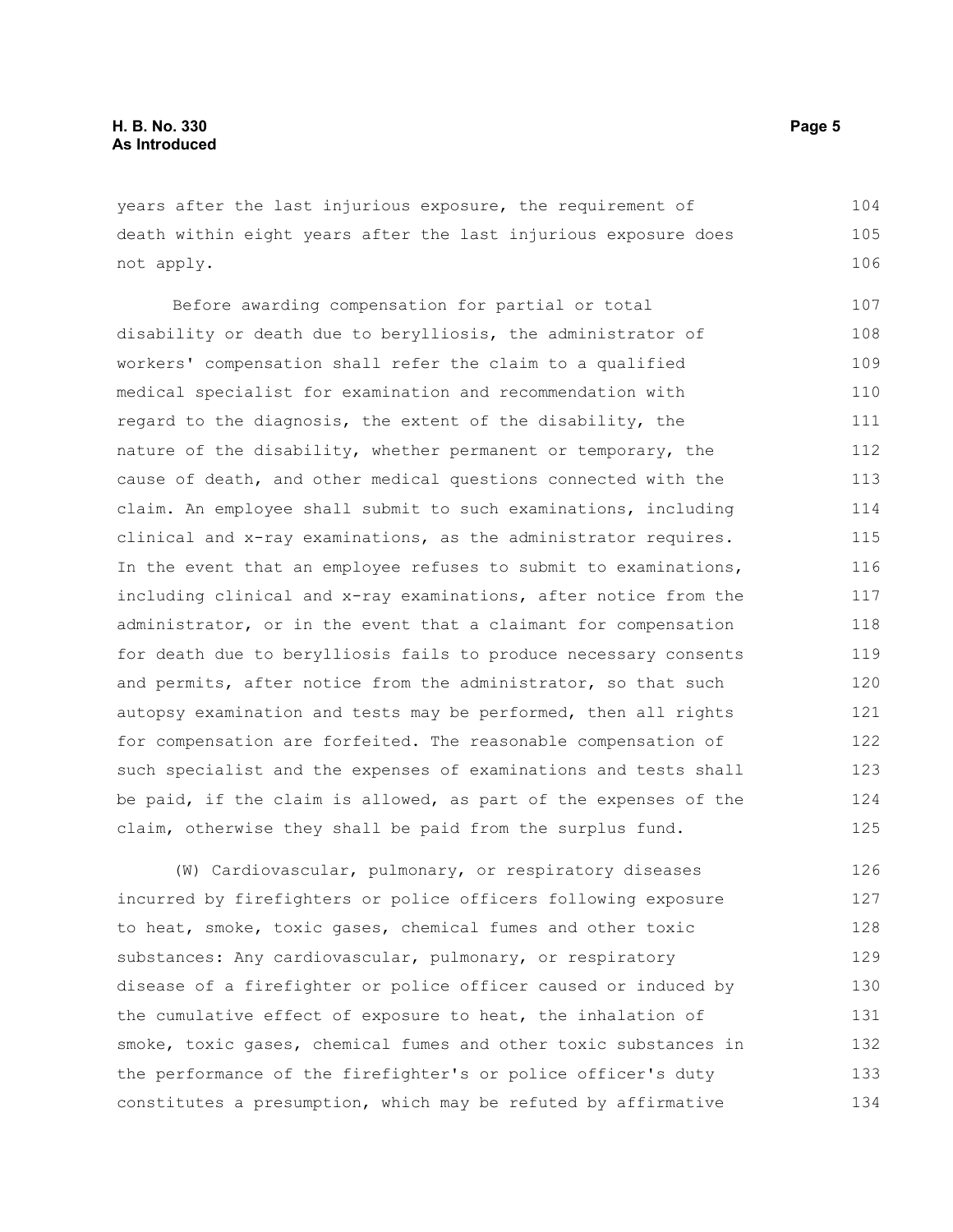### **H. B. No. 330 Page 6 As Introduced**

evidence, that such occurred in the course of and arising out of the firefighter's or police officer's employment. For the purpose of this section, "firefighter" means any regular member of a lawfully constituted fire department of a municipal corporation or township, whether paid or volunteer, and "police officer" means any regular member of a lawfully constituted police department of a municipal corporation, township or county, whether paid or volunteer. 135 136 137 138 139 140 141 142

This chapter does not entitle a firefighter, or police officer, or the firefighter's or police officer's dependents to compensation, medical treatment, or payment of funeral expenses for disability or death from a cardiovascular, pulmonary, or respiratory disease, unless the firefighter or police officer has been subject to injurious exposure to heat, smoke, toxic gases, chemical fumes, and other toxic substances in the firefighter's or police officer's employment in this state preceding the firefighter's or police officer's disablement, some portion of which has been after January 1, 1967, except as provided in division (E) of section 4123.57 of the Revised Code. 143 144 145 146 147 148 149 150 151 152 153

Compensation on account of cardiovascular, pulmonary, or respiratory diseases of firefighters and police officers is payable only in the event of temporary total disability, permanent total disability, or death, in accordance with section 4123.56, 4123.58, or 4123.59 of the Revised Code. Medical, hospital, and nursing expenses are payable in accordance with this chapter. Compensation, medical, hospital, and nursing expenses are payable only in the event of such disability or death resulting within eight years after the last injurious exposure; provided that such eight-year limitation does not apply to disability or death from exposure occurring after January 1, 1976. In the event of death following continuous 154 155 156 157 158 159 160 161 162 163 164 165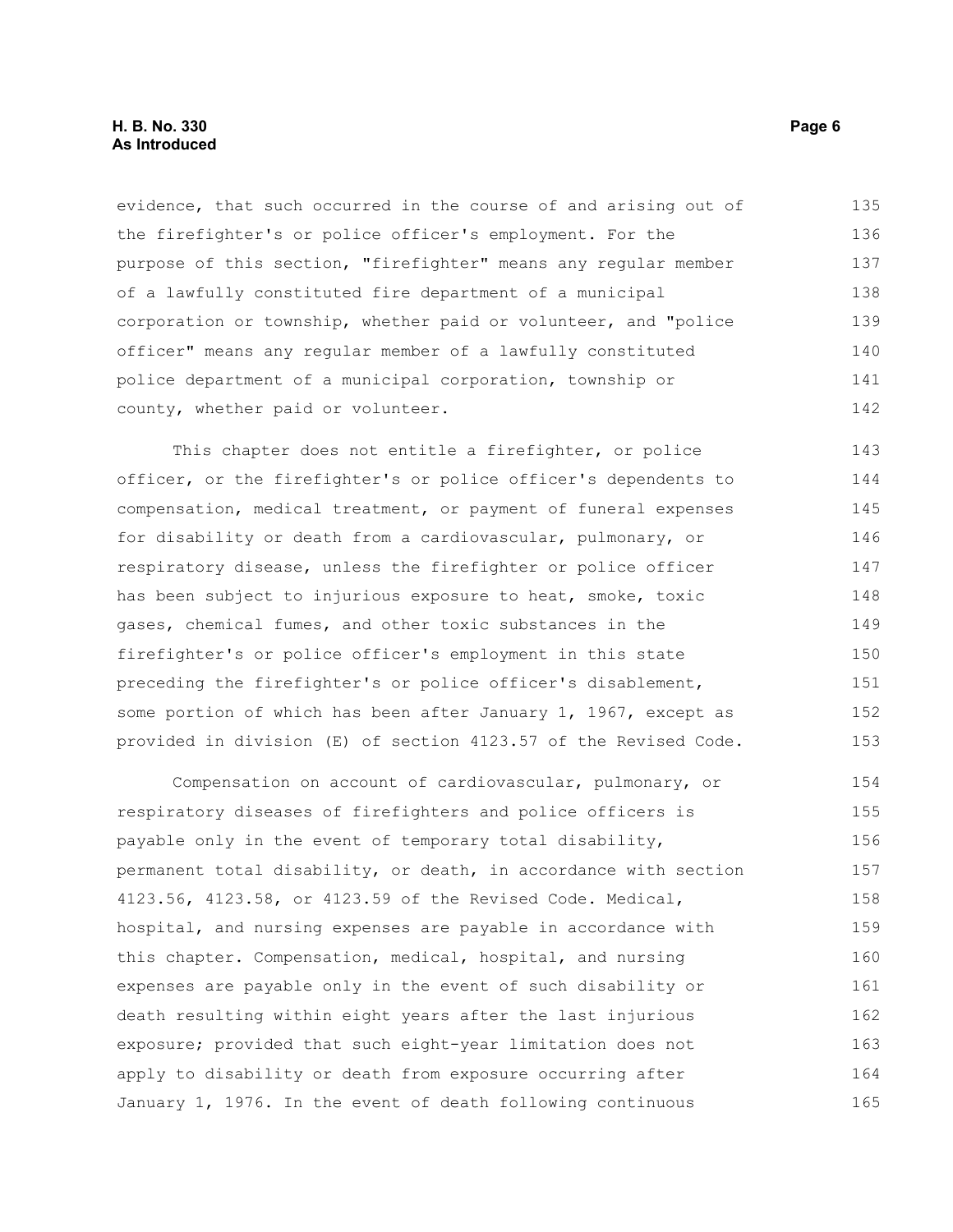total disability commencing within eight years after the last injurious exposure, the requirement of death within eight years after the last injurious exposure does not apply. 166 167 168

This chapter does not entitle a firefighter or police officer, or the firefighter's or police officer's dependents, to compensation, medical, hospital, and nursing expenses, or payment of funeral expenses for disability or death due to a cardiovascular, pulmonary, or respiratory disease in the event of failure or omission on the part of the firefighter or police officer truthfully to state, when seeking employment, the place, duration, and nature of previous employment in answer to an inquiry made by the employer. 169 170 171 172 173 174 175 176 177

Before awarding compensation for disability or death under this division, the administrator shall refer the claim to a qualified medical specialist for examination and recommendation with regard to the diagnosis, the extent of disability, the cause of death, and other medical questions connected with the claim. A firefighter or police officer shall submit to such examinations, including clinical and x-ray examinations, as the administrator requires. In the event that a firefighter or police officer refuses to submit to examinations, including clinical and x-ray examinations, after notice from the administrator, or in the event that a claimant for compensation for death under this division fails to produce necessary consents and permits, after notice from the administrator, so that such autopsy examination and tests may be performed, then all rights for compensation are forfeited. The reasonable compensation of such specialists and the expenses of examination and tests shall be paid, if the claim is allowed, as part of the expenses of the claim, otherwise they shall be paid from the surplus fund. 178 179 180 181 182 183 184 185 186 187 188 189 190 191 192 193 194 195 196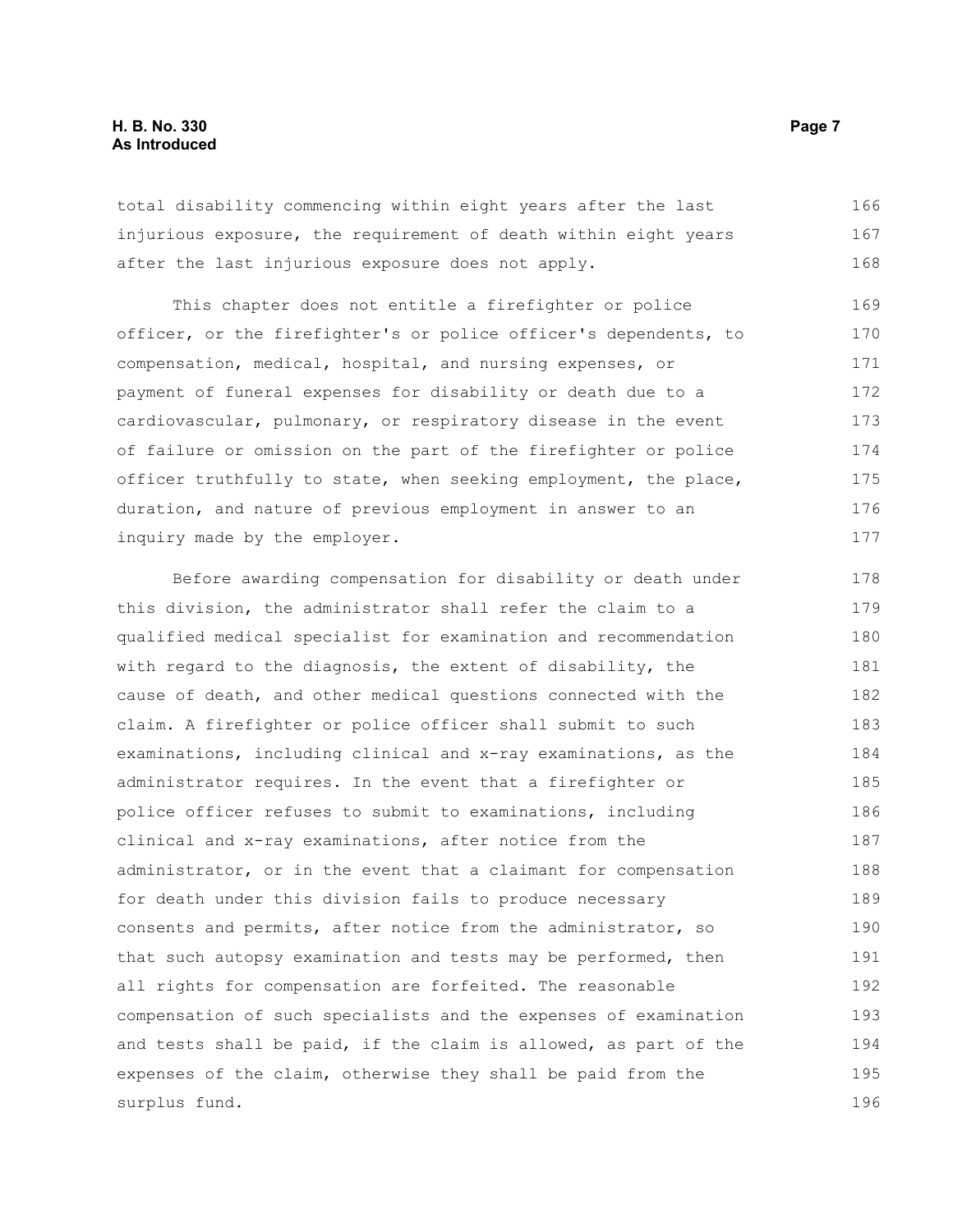(X)(1) Cancer contracted by a firefighter: Cancer contracted by a firefighter who has been assigned to at least six years of hazardous duty as a firefighter constitutes a presumption that the cancer was contracted in the course of and arising out of the firefighter's employment if the firefighter was exposed to an agent classified by the international agency for research on cancer or its successor organization as a group 1 or 2A carcinogen. 197 198 199 200 201 202 203 204

(2) The presumption described in division (X)(1) of this section is rebuttable in any of the following situations: 205 206

(a) There is evidence that the firefighter's exposure, outside the scope of the firefighter's official duties, to cigarettes, tobacco products, or other conditions presenting an extremely high risk for the development of the cancer alleged, was probably a significant factor in the cause or progression of the cancer. 207 208 209 210 211 212

(b) There is evidence that shows, by a preponderance of competent scientific evidence, that exposure to the type of carcinogen alleged did not or could not have caused the cancer being alleged. 213 214 215 216

(c) There is evidence that the firefighter was not exposed to an agent classified by the international agency for research on cancer as a group 1 or 2A carcinogen. 217 218 219

(d) There is evidence that the firefighter incurred the type of cancer alleged before becoming a member of the fire department. 220 221 222

(e) The firefighter is seventy years of age or older. 223

(3) The presumption described in division (X)(1) of this section does not apply if it has been more than fifteen years 224 225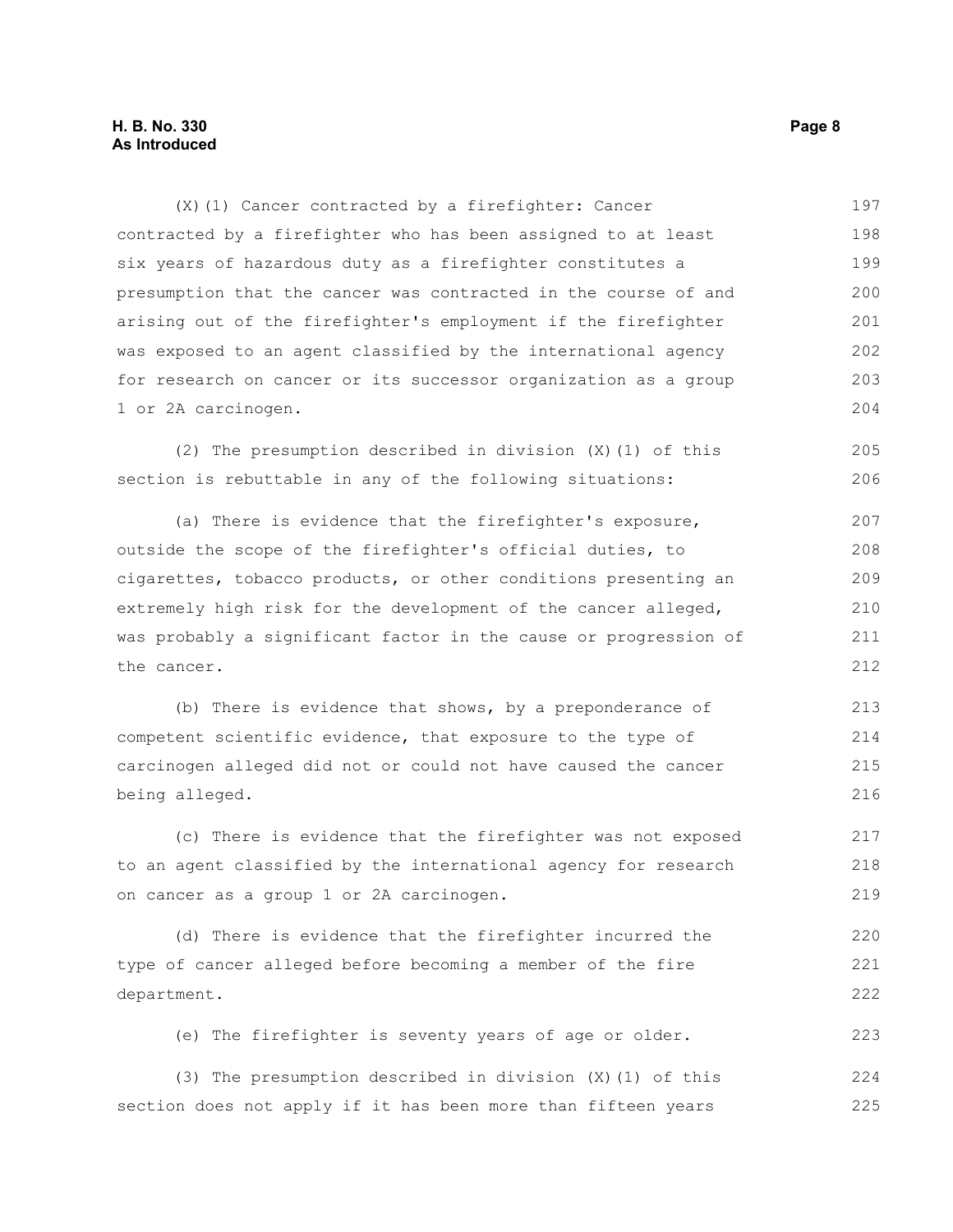since the firefighter was last assigned to hazardous duty as a firefighter. 226 227

(4) Compensation for cancer contracted by a firefighter in the course of hazardous duty under division (X) of this section is payable only in the event of temporary total disability, working wage loss, permanent total disability, or death, in accordance with division (A) or (B)(1) of section 4123.56 and sections 4123.58 and 4123.59 of the Revised Code. 228 229 230 231 232 233

(5)(a) The administrator shall charge all compensation and benefits paid from the state insurance fund on account of cancer contracted by a firefighter in the course of hazardous duty as described in division (X) of this section to the surplus fund account created under section 4123.34 of the Revised Code; 234 235 236 237 238

(b) A self-insuring employer shall deduct all compensation and benefits payable on account of cancer contracted by a firefighter in the course of hazardous duty as described in division (X) of this section from the paid compensation the self-insuring employer reports to the administrator under division (L) of section 4123.35 of the Revised Code. 239 240 241 242 243 244

(6) As used in division (X) of this section, "hazardous duty" has the same meaning as in 5 C.F.R. 550.902, as amended. 245 246

(Y) Silicosis: Silicosis means a disease of the lungs caused by breathing silica dust (silicon dioxide) producing fibrous nodules distributed through the lungs and demonstrated by x-ray examination, by biopsy or by autopsy. 247 248 249 250

(Z) Coal miners' pneumoconiosis: Coal miners' pneumoconiosis, commonly referred to as "black lung disease," resulting from working in the coal mine industry and due to exposure to the breathing of coal dust, and demonstrated by x-251 252 253 254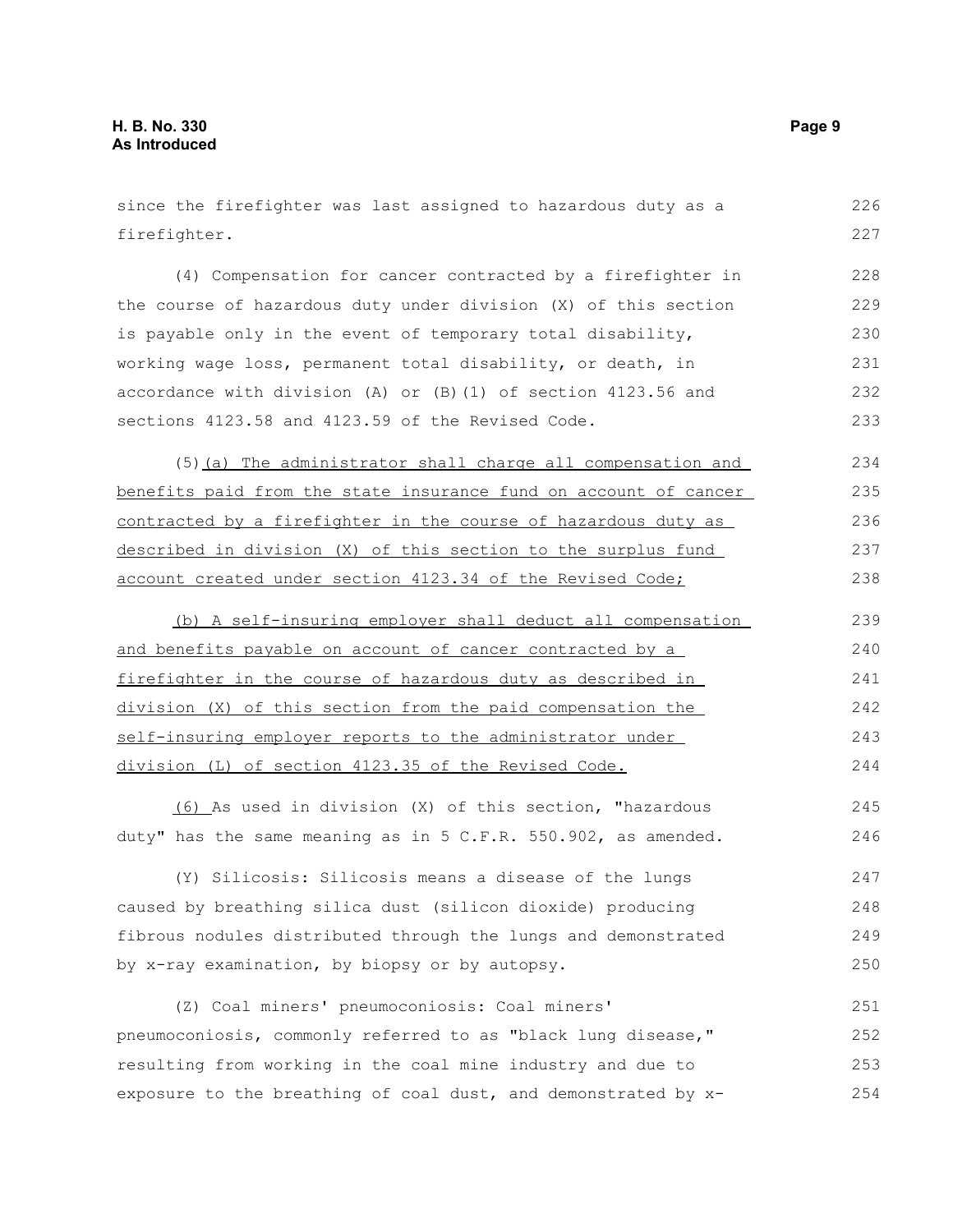ray examination, biopsy, autopsy or other medical or clinical tests. 255 256

This chapter does not entitle an employee or the employee's dependents to compensation, medical treatment, or payment of funeral expenses for disability or death from silicosis, asbestosis, or coal miners' pneumoconiosis unless the employee has been subject to injurious exposure to silica dust (silicon dioxide), asbestos, or coal dust in the employee's employment in this state preceding the employee's disablement, some portion of which has been after October 12, 1945, except as provided in division (E) of section 4123.57 of the Revised Code. 257 258 259 260 261 262 263 264 265

Compensation on account of silicosis, asbestosis, or coal miners' pneumoconiosis are payable only in the event of temporary total disability, permanent total disability, or death, in accordance with sections 4123.56, 4123.58, and 4123.59 of the Revised Code. Medical, hospital, and nursing expenses are payable in accordance with this chapter. Compensation, medical, hospital, and nursing expenses are payable only in the event of such disability or death resulting within eight years after the last injurious exposure; provided that such eight-year limitation does not apply to disability or death occurring after January 1, 1976, and further provided that such eight-year limitation does not apply to any asbestosis cases. In the event of death following continuous total disability commencing within eight years after the last injurious exposure, the requirement of death within eight years after the last injurious exposure does not apply. 266 267 268 269 270 271 272 273 274 275 276 277 278 279 280 281

This chapter does not entitle an employee or the employee's dependents to compensation, medical, hospital and nursing expenses, or payment of funeral expenses for disability 282 283 284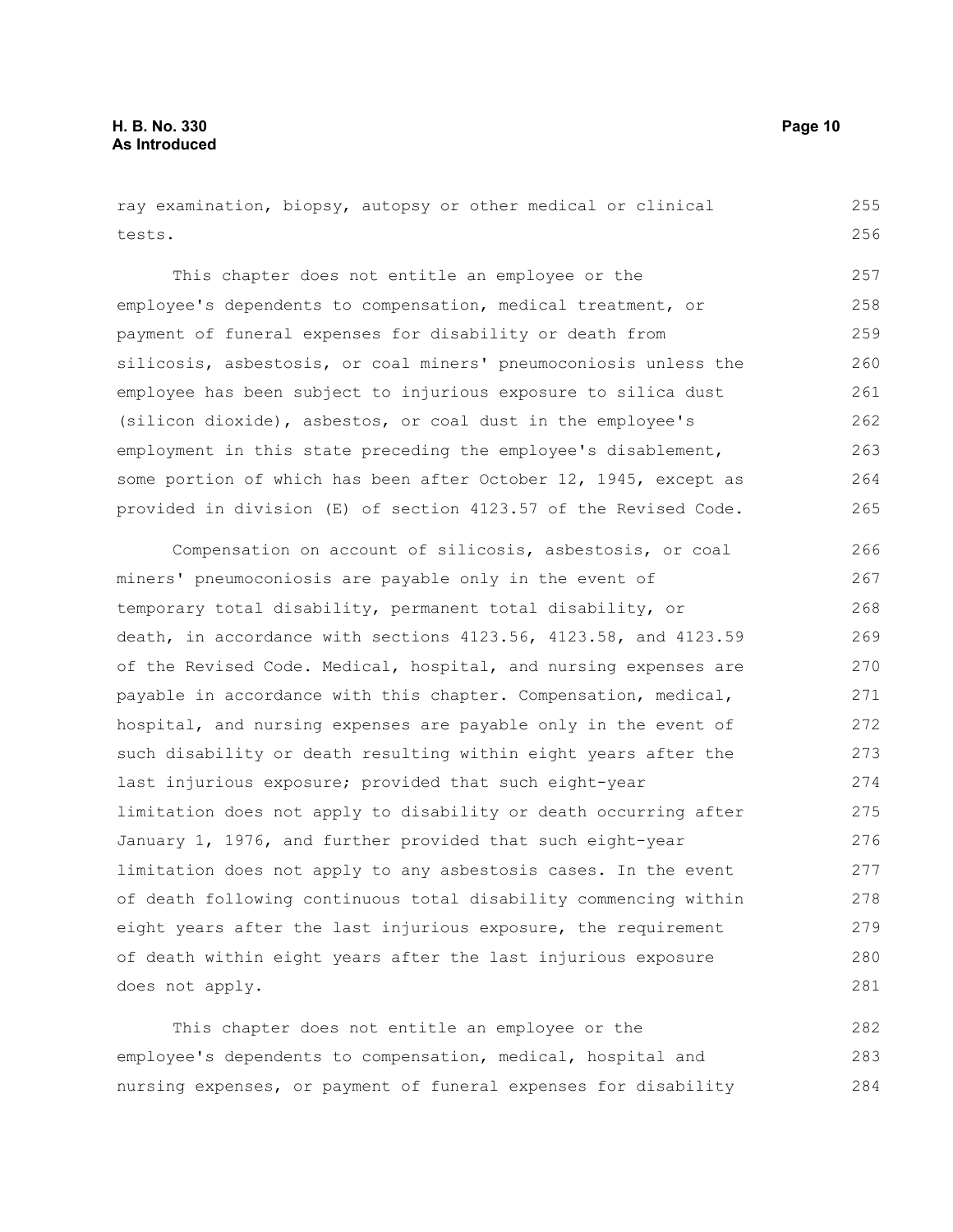### **H. B. No. 330 Page 11 As Introduced**

or death due to silicosis, asbestosis, or coal miners' pneumoconiosis in the event of the failure or omission on the part of the employee truthfully to state, when seeking employment, the place, duration, and nature of previous employment in answer to an inquiry made by the employer. 285 286 287 288 289

Before awarding compensation for disability or death due to silicosis, asbestosis, or coal miners' pneumoconiosis, the administrator shall refer the claim to a qualified medical specialist for examination and recommendation with regard to the diagnosis, the extent of disability, the cause of death, and other medical questions connected with the claim. An employee shall submit to such examinations, including clinical and x-ray examinations, as the administrator requires. In the event that an employee refuses to submit to examinations, including clinical and x-ray examinations, after notice from the administrator, or in the event that a claimant for compensation for death due to silicosis, asbestosis, or coal miners' pneumoconiosis fails to produce necessary consents and permits, after notice from the commission, so that such autopsy examination and tests may be performed, then all rights for compensation are forfeited. The reasonable compensation of such specialist and the expenses of examinations and tests shall be paid, if the claim is allowed, as a part of the expenses of the claim, otherwise they shall be paid from the surplus fund. 290 291 292 293 294 295 296 297 298 299 300 301 302 303 304 305 306 307 308

(AA) Radiation illness: Any industrial process involving the use of radioactive materials.

Claims for compensation and benefits due to radiation illness are payable only in the event death or disability occurred within eight years after the last injurious exposure provided that such eight-year limitation does not apply to 311 312 313 314

309 310